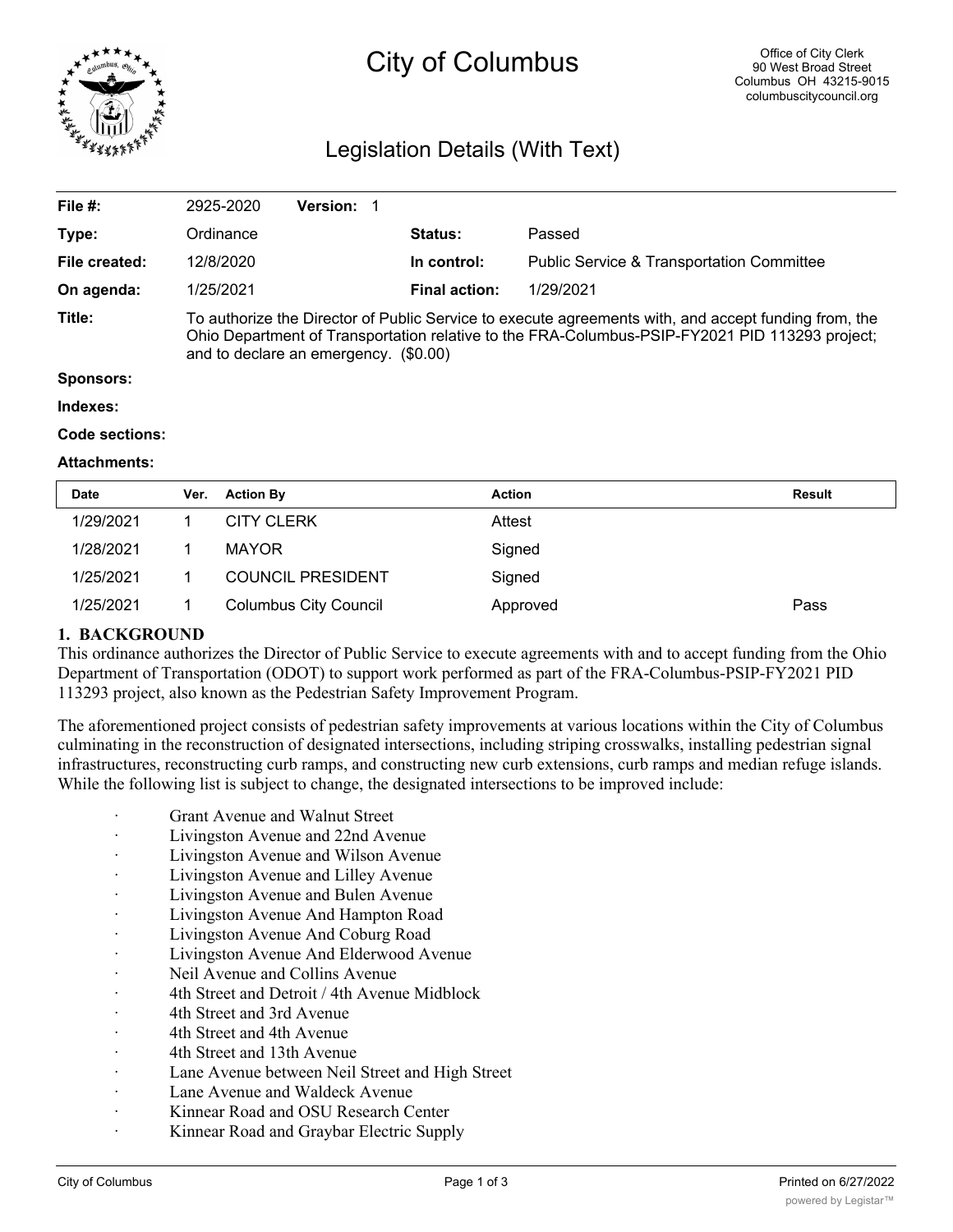- Harper Road and McKinley Avenue
	- Ohio Avenue and Mound Street

Originally, ODOT was to administer construction of the project, and Ordinance 2129-2020 authorized the Director of Public Service to grant consent and propose cooperation with ODOT relative to that effort. ODOT recently asked the Department of Public Service to oversee the construction of the planned improvements and awarded the City up to \$1,737,687.00 for that purpose. ODOT will pay 100% of the cost of the improvements, with the City assuming responsibility for any enhancements beyond what ODOT considers necessary for the project. A separate ordinance will be presented to Council for consideration to authorize the award of the construction contract and the expenditure of funds to build the improvements.

### **2. FISCAL IMPACT**

None at this time; a separate ordinance authorizing the expenditure of funds to support anticipated construction costs will be submitted to City Council at a later date.

### **3. EMERGENCY DESIGNATION**

Emergency action is requested to facilitate the execution of requisite agreements and the receipt and acceptance of requisite construction funding as soon as reasonably practicable to prevent delays in the construction of these public safety enhancements.

To authorize the Director of Public Service to execute agreements with, and accept funding from, the Ohio Department of Transportation relative to the FRA-Columbus-PSIP-FY2021 PID 113293 project; and to declare an emergency. (\$0.00)

**WHEREAS,** the Ohio Department of Transportation previously proposed improving pedestrian safety at various locations within the City of Columbus; and

**WHEREAS,** the FRA-Columbus-PSIP-FY2021 PID 113293 project, also known as the Pedestrian Safety Improvement Program, encompasses the reconstruction of designated intersections, including striping crosswalks, installing pedestrian signal infrastructures, reconstructing curb ramps, and constructing new curb extensions, curb ramps and median refuge islands; and

**WHEREAS,** Ordinance 2129-2020 authorized the Director of Public Service to grant consent and propose cooperation with ODOT relative to that effort; and

**WHEREAS,** ODOT recently asked the Department of Public Service to oversee the aforementioned project and awarded the City up to \$1,737,687.00 for that purpose; and

**WHEREAS,** this ordinance authorizes the Director of Public Service to execute agreements with and to accept funding from ODOT to support work performed as part of the aforementioned effort; and

**WHEREAS,** an emergency exists in the usual daily operation of the Department of Public Service in that it is immediately necessary to authorize the Director to execute the requisite agreements and the receipt and acceptance of requisite construction funding as soon as reasonably practicable so as to prevent delays in the construction of these public safety enhancements, thereby preserving the public health, peace, property, safety, and welfare; **now, therefore,**

## **BE IT ORDAINED BY THE COUNCIL OF THE CITY OF COLUMBUS:**

**SECTION 1.** That the Director of Public Service be and hereby is authorized to enter into agreements with the Ohio Department of Transportation to facilitate the acceptance and expenditure of federal funds to support the construction of the FRA-Columbus-PSIP-FY2021 PID 113293 project, also known as the Pedestrian Safety Improvement Program.

**SECTION 2.** That the City Auditor be and hereby is authorized to make any accounting changes to revise the funding source for all contracts or contract modifications associated with this ordinance.

**SECTION 3.** That the City Auditor be and hereby is authorized to transfer the unencumbered balance in a project account to the unallocated balance account within the same fund upon receipt of certification by the Director of the Department administering said project that the project has been completed and the monies are no longer required for said